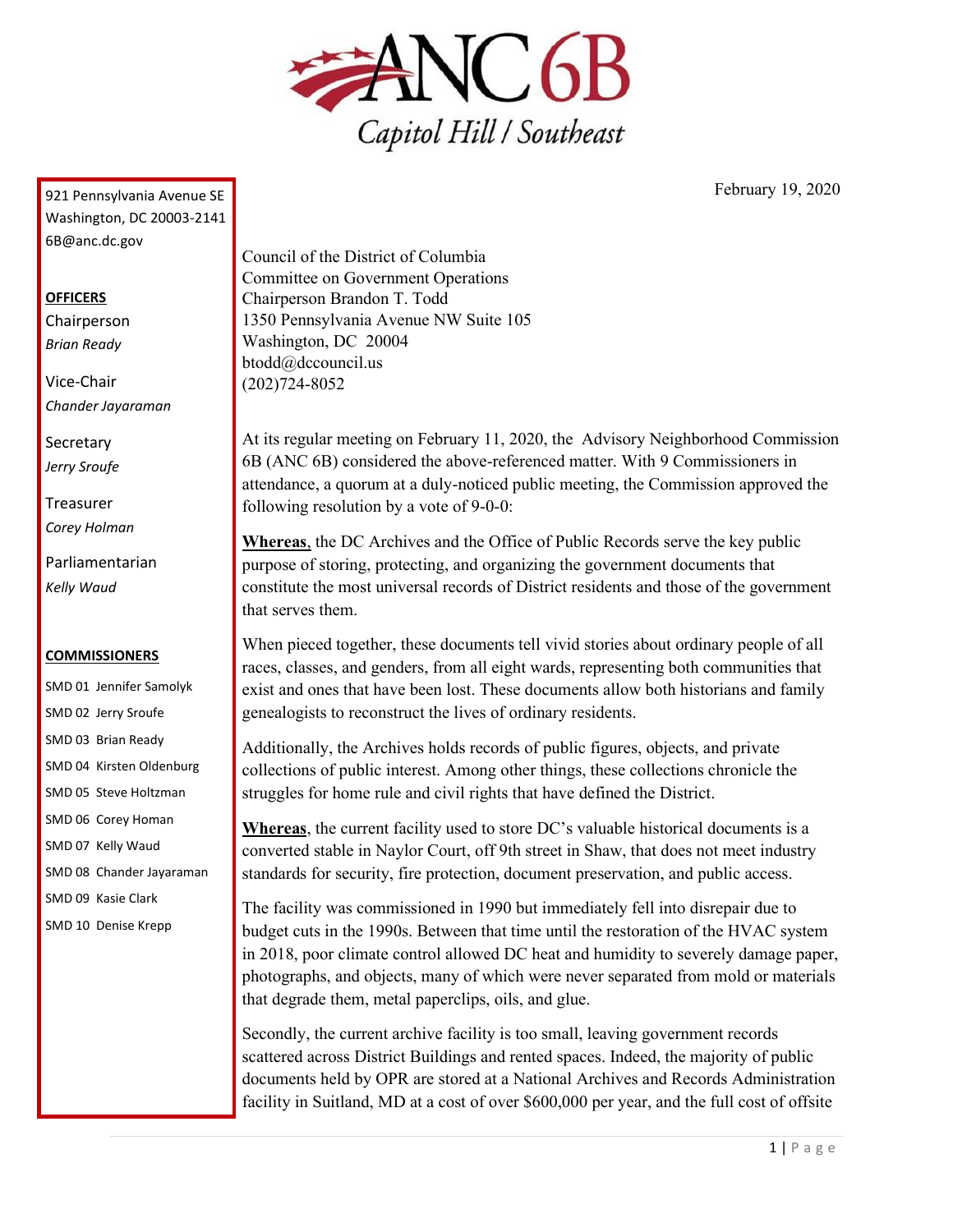

storage is difficult to calculate because this excess storage is paid for by the agencies that generated the records.

Finally, the lack of proper reading rooms means the archives are substantially not available to the public. The limited access citizens and historians have strained staff resources, and it is impossible to accommodate school or university instruction, a common practice elsewhere. When space is available, researchers must work in record storage areas, a major security risk.

**Whereas** even the best conditions outlined above are not normal for peer institutions, such as ones that store state-level documents or those of major cities. Similarly, these conditions would not be considered acceptable for a university archive or private records collection.

**Whereas**, most peer organizations operate independently of the executive branch of government, either as independent agencies, or governmentally-chartered institutions. In contrast, key decisions about the D.C. Archives are made by the executive. The independence of other archives reflects and understanding that the cycles of government and politics are not conducive to the long-term planning and operations critical to a successful archive.

**Whereas**, between FY2015 and FY2019, Mayor Bowser and the D.C. Council appropriated over 80 million dollars to construct a new D.C. Archives facility and to transfer and conserve the records currently stored in rented spaces. This latest action occurred after a long period of citizen activism and after District agencies proposed several inappropriate locations.

In addition to this appropriation, capital funds from earlier building proposals remain assigned to the office, unexpended, while its operational budget is insufficient for the backlog of conservation work.

**Whereas**, at the September 27th, 2018 hearing on District Historical Records Advisory Board Amendment Act of 2018 (B22-0842), the Office of the Secretary announced that a new-construction archive, record, and education facility would be constructed at the University of the District of Columbia. The Secretary stated that construction would begin in 2019.

**Whereas**, as of December 31st, 2019, no contracts for design or construction of these facilities has been issued and no land transfer agreement between the University of the District of Columbia and the Government of the District of Columbia existed, or has been made public.

**Whereas**, at a time of major change in the District of Columbia, this Commission recognizes the need for a new facility and resources to make public records a public resource.

**Therefore, Be It Resolved** that the Mayor and the Council secure a site for the DC Archives and Office of Public Records at the University of the District of Columbia, design a facility, and begin substantial construction within eighteen months of this resolution.

**Be It Further Resolved** that it is a matter of fiscal responsibility that the Mayor and the Council expend funds appropriated from their constituents to preserve their own history in a timely and efficient fashion. Appropriations from earlier capital plans not dedicated to establishing new facility at the University of the District of Columbia should be spent completing the 20-year backlog of conservation work.